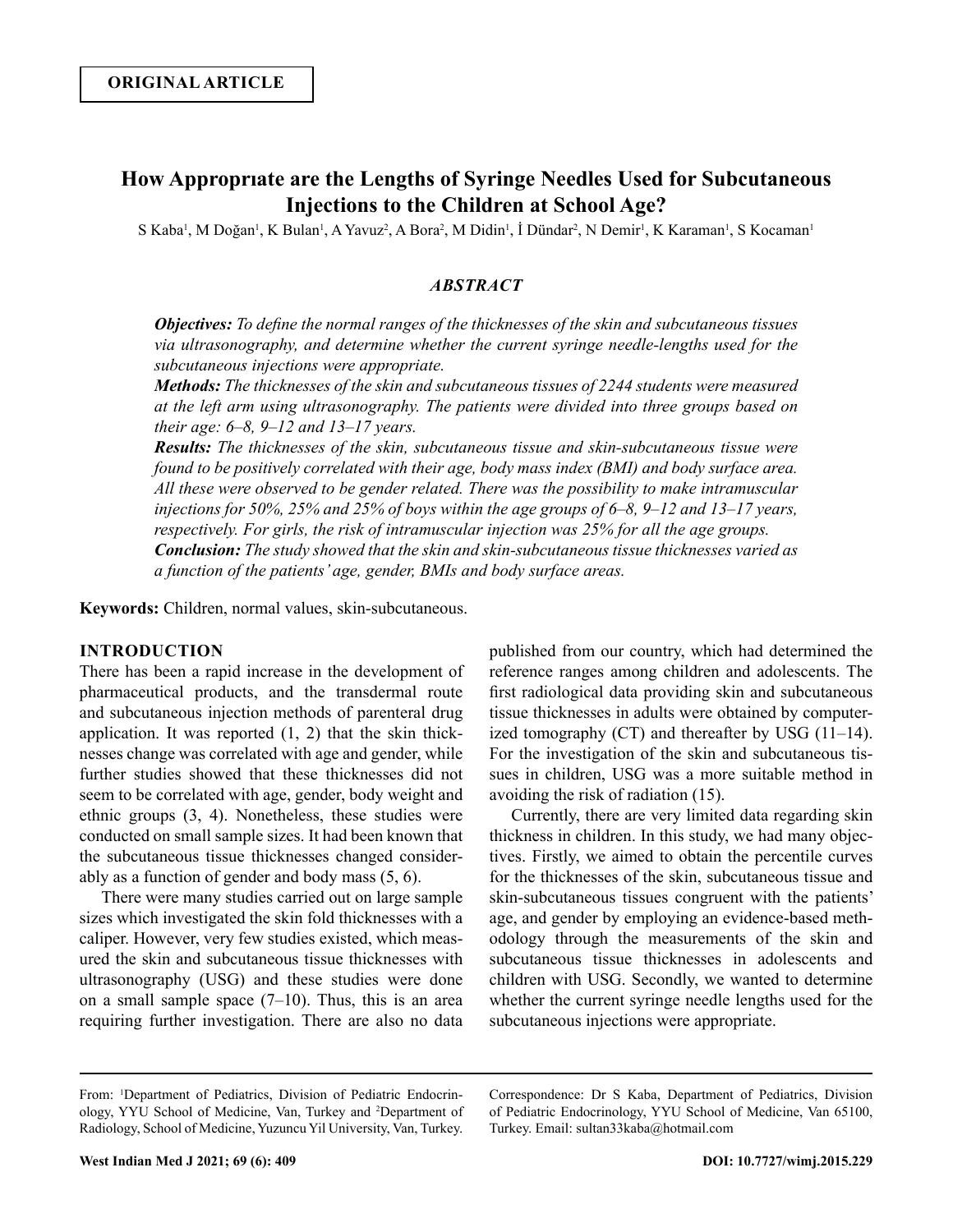# **MATERIALS AND METHODS**

### **Methodology**

After the research-oriented school screening was approved by the Chairman of the Clinical Research Ethics Committee of the Yüzüncü Yıl University-Medical Faculty, a second approval was also obtained from the National Education Directorate in the city of Van. Equal numbers of schools were selected to represent the various socio-economic backgrounds. Private schools were not included in this study. Written and verbal information were given to 5000 students, and consent forms were sent to their home addresses to obtain their consent of the parents. The exclusion criteria were as follows: subjects receiving daily subcutaneous injections; the subjects suffering from serious systemic disease; and those who did not allow the measurement of either their body weights or heights were excluded from the study; despite their approval for USG measurements, 2244 students representing nine different schools under the regulation of the National Education Ministry in the city of Van were included in the study. Because there are hormonal and physiological differences according to the puberty situation, patients were divided into three groups based on age: 6–8, 9–12 and 13–17 years. The study team included a radiologist, a paediatric resident and four healthcare professionals. They were trained in the techniques and the standardization of the methods used. The team used the equipment at the schools they attended to at 7:30 AM. The measurements were done between 8:00 and 12:00 mid-day. In all the participants, anthropometrics (weight, height), the thicknesses of the skin and subcutaneous tissues were measured with the USG. Throughout the study, individual procedures were performed by the same team member.

### **Measurements**

In all the students, their dates of birth, gender and ages were recorded. The anthropometrics were done before the USG. Their weights were measured with NAN device (İstanbul) sensitive to 50 g. Their body weights were measured without shoes with only thin clothes; their arms were parallel to the body and in the neutral position. Their heights were measured using a Seca stadiometer at a 90° angle to the floor and according to the parameters established by Jelliffe and the World Health Organization (16, 17). Their thicknesses of the skin and subcutaneous tissues were measured with the USG on the left arm, when the students were on a sitting position and their elbows on flexion. Their measurement location was standardized by using skin surface or palpable landmarks in order to minimize intersubject measurement variability. In the arms, the measurements were made 5 cm below the acromion process in the children aged  $\leq$  13 years, while it was made below 10 cm in children aged > 14 years.

#### **Materials**

Their body weights were assessed using a calibrated standard balance beam. Their heights were measured by a standard height bar, and their body mass index (BMI) was calculated as body weight (kg) divided by square height (m<sup>2</sup>). Their body surface area (BSA) was calculated using the Du Bois formula:  $BSA = Weight (kg)^{0.425}$  $\times$  Height (cm)<sup>0.725</sup>  $\times$  7184  $\times$  104.

### **Ultrasonography**

The Philips  $HD-11^{TM} US$  unit with a 7.5 MHz transducer/probe (Bothell, WA, USA) was used. After ultrasonic gel was applied, the probe was placed perpendicularly to the predetermined area of the body site without a spacer. During the scanning process, the probe was moved within the marked area to obtain clear and focused images. The screen was frozen when a clear view of the skin and/or neck was obtained and the thickness of skin was at the level of triceps muscle in the posterior arm. All the measurements were done by a single technician. On screen measurements were verified by printing the copies of the images.

#### **Statistical analyses**

Statistical analyses were performed with the SPSS 13 package software (SPSS Inc, Chicago, IL, USA). The mean, median, standard deviation (SD), minimum, maximum, and 95% confidence intervals (CIs) were measured for the entire sample, for each paediatric subgroup and for the other grouping parameters such as gender, BMI, skin and subcutaneous tissues. The comparison of the subgroups was done with Chi-square and Kruskal–Wallis tests, and correlation analyses were done by using Spearman correlation analysis and the threshold for statistical significance was  $\alpha = 0.05$ .

# **RESULTS**

The demographical characteristics of the students are shown in Table 1. A total of 2244 students consisting of 986 boys and 1258 girls were included in this study. They were divided into age subgroups to facilitate the analyses. The age ranges of the groups were determined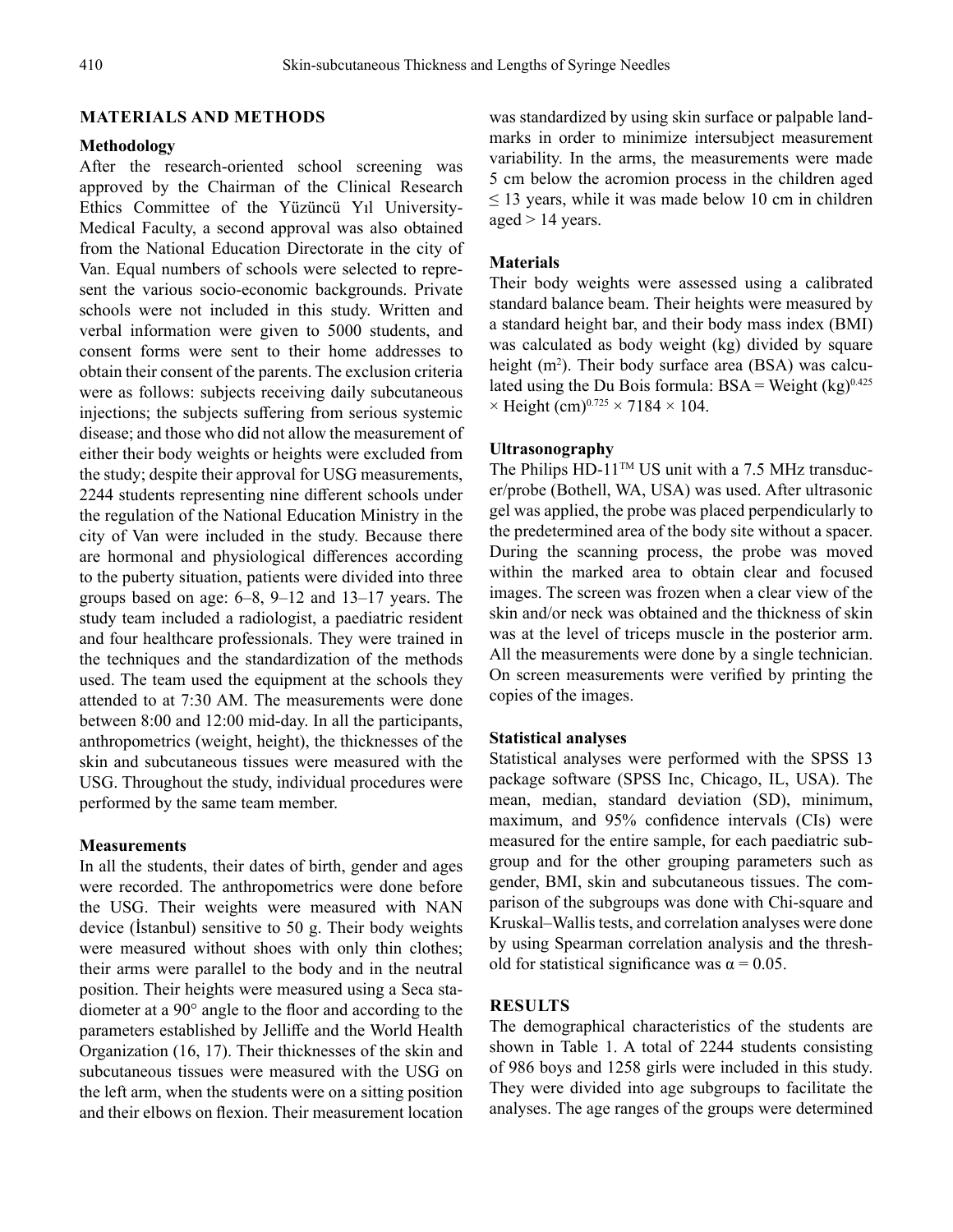according to their puberty stages. Group 1, Group 2 and Group 3 were determined as students of ages 6–8, 9–12 and 13–17 years, respectively. There were no statistical differences between these groups according to their gender ( $p > 0.05$ ). The demographical characteristics of the study's sample are shown in Table 1.

### **Skin thicknesses**

The skin thicknesses increased in relation to their increasing ages, BMI and BSA, and they exerted a significant correlation with each of these three parameters  $(p < 0.001$ , for all). The median values of the thicknesses of the cutaneous tissue, subcutaneous tissue and cutaneous–subcutaneous tissue as a function of their gender are shown in Table 2. The mean and median values and the SDs of the thicknesses of the skin, subcutaneous tissue and skin-subcutaneous tissues according to the three different age groups are displayed in Table 3. An intergroup evaluation revealed that the skin thicknesses of the children in group 3 were significantly higher than those in group 1 and group 2 ( $p = 0.000$ , for both comparisons). Although the comparisons with group 3 revealed significant differences both for group 1 and group 2, the difference between group 2 and group 3 was more prominent ( $p < 0.003$  and  $p < 0.000$ , respectively).

The percentile curves of the skin thicknesses according to their ages are shown in Table 4. The average values of the skin thicknesses according to the BSA are

| Table 1: |  |  | The demographical characteristics of the study's sample |  |
|----------|--|--|---------------------------------------------------------|--|
|----------|--|--|---------------------------------------------------------|--|

|                           | Ages: $6-8$ | $9 - 12$ | $13 - 17$ |
|---------------------------|-------------|----------|-----------|
| Number                    | 556         | 957      | 731       |
| Girls/boys                | 295/261     | 543/414  | 420/311   |
| Chronological age (years) | 7.65        | 10.7     | 15.1      |
| BMI                       | 26.9        | 34.3     | 47.7      |
| BW (kg)                   | 27          | 41.1     | 47.73     |
| Height $(m)$              | 1.3         | 1.39     | 1.54      |

Table 2: The median values of the thicknesses of the cutaneous tissue, subcutaneous tissue and cutaneous–subcutaneous tissue as a function of gender

|             | C. tissue<br>thickness | <b>SC.tissue</b><br>thickness | C.-SC. tissue<br>thickness |
|-------------|------------------------|-------------------------------|----------------------------|
| Gender      | Med. $(R)$             | Med. $(R)$                    | Med. (R)                   |
| <b>Boys</b> | $1(14.8)^*$            | $2.9(18.4)$ *                 | 4.0(18.7)                  |
| Girls       | 1 (6.9)                | 3.3(9.6)                      | 4.4(10.6)                  |

Med.  $(R)$  = median (range),  $\dot{x}: p \le 0.001$ . C. = cutaneous; SC. = subcutaneous;

BMI = body mass index; BW = body weight.

Table 3: Mean and median values of the thicknesses of the cutaneous tissue, subcutaneous tissue and cutaneous–subcutaneous tissues as a function of the age groups

C.-SC. = cutaneous-subcutaneous.

|          | C, tissue thickness                         | <b>SC</b> tissue thickness                | C.-SC. Tissue thickness                      |  |  |  |
|----------|---------------------------------------------|-------------------------------------------|----------------------------------------------|--|--|--|
|          | $\mu \pm \sigma \pm SD$ mm Med              | $\mu \pm \sigma \pm SD$ mm Med            | $\mu \pm \sigma \pm SD$ mm Med               |  |  |  |
| Age      | B/G                                         | B/G                                       | B/G                                          |  |  |  |
| 6 to 8   | $0.97 \pm 0.21 - 1.00/1.01 \pm 0.24 - 1.00$ | $3.14 \pm 1.03 - 2.9/3.49 \pm 1.19 - 3.3$ | $3.96 \pm 1.32 - 3.90/4.31 \pm 1.56 - 4.46$  |  |  |  |
| 9 to 12  | $1.04 \pm 0.47 - 1.00/1.06 \pm 0.37 - 1.00$ | $3.23 \pm 1.30 - 2.9/3.45 \pm 1.3 - 3.2$  | $4.12 \pm 1.6 - 4.00 / 4.29 \pm 1.72 - 4.20$ |  |  |  |
| 13 to 17 | $1.2 \pm 0.90 - 1.20/1.20 \pm 0.40 - 1.30$  | $3.25 \pm 1.70 - 2.9/4.03 \pm 1.46 - 3.8$ | $3.6 \pm 2.56 - 4.10 / 3.39 \pm 2.88 - 5.20$ |  |  |  |

 $B = boy$ ,  $G = girl$ ; mean  $\pm SD = mean \pm standard$  deviation; med. = median; C.-SC. = cutaneous–subcutaneous.

µ: mean.

σ: standard deviation.

shown in Table 5. The skin thicknesses were significantly higher in girls in comparison with boys ( $p < 0.001$ ). An intragroup assessment revealed that the skin thicknesses showed significant differences regarding gender in all the age groups (*p* < 0.033, *p* < 0.009 and *p* < 0.005 for the  $1<sup>st</sup>$ ,  $2<sup>nd</sup>$  and  $3<sup>rd</sup>$  groups, respectively).

#### **The subcutaneous tissue thicknesses**

The subcutaneous tissue thicknesses increased in association with the increasing values of their ages, BMI and BSA, and exerted statistically significant correlation with each of these three parameters ( $p < 0.001$ , for all). An intergroup assessment revealed that the skin thicknesses of the children in group 3 were significantly higher than those of both group 2 and group 1  $(p = 0.002, p = 0.001$ , respectively). Although there was a significant difference between group 1 and group 3, the difference between group 1 and group 2 was insignificant ( $p = 0.001$  and  $p = 1.00$ , respectively).

The percentile curves of the subcutaneous tissue thicknesses according to their ages are shown in Table 4. The average values of the subcutaneous tissue thicknesses according to the BSA are shown in Table 5. The subcutaneous tissue thicknesses were significantly higher in girls in comparison with boys ( $p < 0.001$ ). An intragroup assessment revealed that the subcutaneous tissue thicknesses exerted significant differences regarding the subjects' gender in all the groups ( $p = 0.000$ ,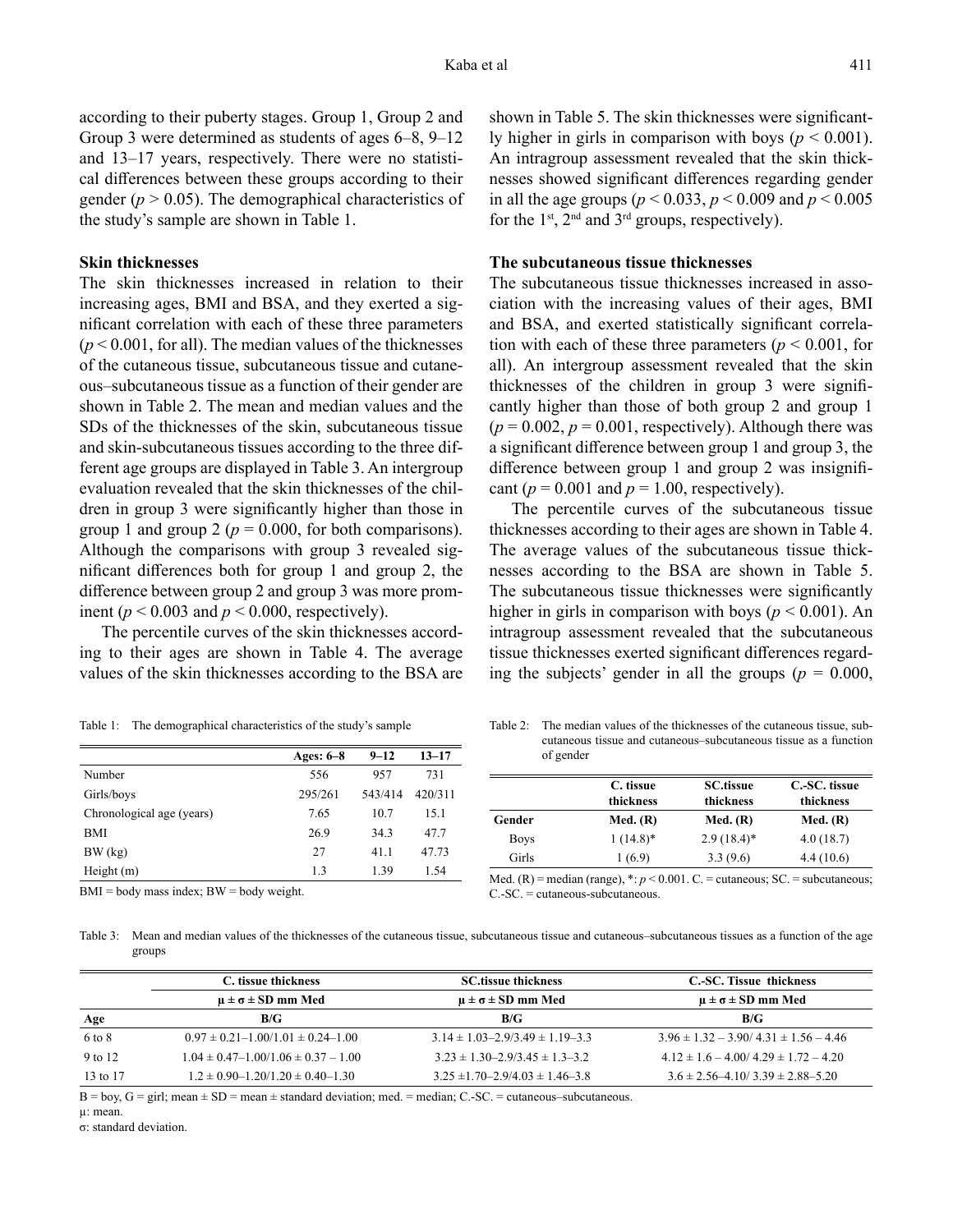Table 4: The percentiles of the thicknesses of the cutaneous tissue, subcutaneous tissue and cutaneous-subcutaneous tissue as a function of the age groups

| Boy                         |      |       |       |       | Girl  |       |            |      |      |       |       |       |       |       |
|-----------------------------|------|-------|-------|-------|-------|-------|------------|------|------|-------|-------|-------|-------|-------|
| Tissue thickness 5 p.       | 10p. | 25 p. | 50 p. | 75 p. | 90 p. | 95 p. | Age groups | 5 p. | 10p. | 25 p. | 50 p. | 75 p. | 90 p. | 95 p. |
| 0.70                        | 0.71 | 0.80  | 1.00  | 1.10  | 1.30  | 1.30  | $6 - 8$    | 0.70 | 0.80 | 0.90  | 1.00  | 1.20  | 1.30  | 1.50  |
| 0.70                        | 0.80 | 0.90  | 1.00  | 1.20  | 1.30  | 1.50  | $8 - 12$   | 0.80 | 0.80 | 0.90  | 1.00  | 1.20  | 1.40  | 1.50  |
| 0.70                        | 0.80 | 0.90  | 1.20  | 1.40  | 1.60  | 1.90  | $12 - 19$  | 0.80 | 0.90 | 1.00  | 1.30  | 1.40  | 1.60  | 1.70  |
| <b>SC. Tissue thickness</b> |      |       |       |       |       |       |            |      |      |       |       |       |       |       |
| 1.70                        | 2.02 | 2.50  | 2.90  | 3.60  | 4.68  | 5.14  | $6 - 8$    | 1.70 | 2.10 | 2.70  | 3.30  | 4.10  | 5.00  | 5.70  |
| 1.70                        | 2.00 | 2.42  | 2.90  | 3.70  | 4.60  | 5.79  | $8 - 12$   | 1.80 | 2.20 | 2.60  | 3.20  | 4.00  | 5.03  | 6.01  |
| 1.70                        | 1.90 | 2.30  | 2.90  | 3.60  | 4.90  | 6.40  | $12 - 19$  | 2.10 | 2.40 | 2.90  | 3.80  | 4.75  | 6.00  | 6.73  |
| C.+SC. Thickness            |      |       |       |       |       |       |            |      |      |       |       |       |       |       |
| 2.70                        | 2.92 | 3.40  | 3.90  | 4.60  | 5.70  | 6.04  | $6 - 8$    | 2.51 | 3.00 | 3.70  | 4.40  | 5.22  | 4.10  | 6.88  |
| 2.60                        | 3.00 | 3.40  | 4.00  | 4.77  | 5.80  | 6.99  | $8 - 12$   | 2.78 | 3.20 | 3.60  | 4.20  | 5.10  | 6.40  | 7.53  |
| 2.70                        | 3.00 | 3.50  | 4.10  | 4.90  | 6.40  | 8.40  | $12 - 19$  | 3.10 | 3.40 | 4.00  | 5.20  | 6.10  | 7.50  | 8.60  |

C.-SC. = cutaneous–subcutaneous.

Table 5: Mean values of the thicknesses of the cutaneous tissue, subcutaneous tissue and cutaneous + subcutaneous tissue as a function of the body surface area

| $BSA(m^2)$   |                       | C. tissue thickness   |                       | <b>SC.</b> tissue thickness | Mean $C. + SC$ tissue thickness |                       |  |
|--------------|-----------------------|-----------------------|-----------------------|-----------------------------|---------------------------------|-----------------------|--|
|              | G                     | B                     |                       | B                           | G                               | B                     |  |
|              | $\mu \pm \sigma$ (mm) | $\mu \pm \sigma$ (mm) | $\mu \pm \sigma$ (mm) | $\mu \pm \sigma$ (mm)       | $\mu \pm \sigma$ (mm)           | $\mu \pm \sigma$ (mm) |  |
| 0.7          | $0.91 \pm 0.33$       | $1.00 \pm 0.31$       | $2.90 \pm 0.12$       | $3.45 \pm 0.14$             | $3.81 \pm 0.14$                 | $4.46 \pm 0.15$       |  |
| 0.8          | $0.96 \pm 0.17$       | $0.96 \pm 0.17$       | $2.92 \pm 0.07$       | $3.23 \pm 0.84$             | $3.88 \pm 0.71$                 | $4.20 \pm 0.90$       |  |
| 0.9          | $0.96 \pm 0.15$       | $0.95 \pm 0.15$       | $3.00 \pm 0.07$       | $3.38 \pm 0.75$             | $3.97 \pm 0.74$                 | $4.33 \pm 0.81$       |  |
| $\mathbf{1}$ | $1.04 \pm 0.54$       | $1.03 \pm 0.44$       | $3.15 \pm 0.09$       | $3.17 \pm 0.96$             | $4.20 \pm 0.10$                 | $4.20 \pm 0.11$       |  |
| 1.1          | $0.97 \pm 0.17$       | $1.07 \pm 0.20$       | $3.16 \pm 1.11$       | $3.26 \pm 0.10$             | $4.14 \pm 0.11$                 | $4.33 \pm 0.11$       |  |
| 1.2          | $1.02 \pm 0.28$       | $1.05 \pm 0.22$       | $3.40 \pm 1.13$       | $3.29 \pm 0.11$             | $4.42 \pm 0.14$                 | $4.34 \pm 0.11$       |  |
| 1.3          | $1.05 \pm 0.28$       | $1.22 \pm 0.21$       | $3.18 \pm 0.13$       | $3.64 \pm 0.12$             | $4.24 \pm 0.14$                 | $4.87 \pm 0.13$       |  |
| 1.4          | $1.16 \pm 0.30$       | $1.34 \pm 0.41$       | $3.66 \pm 0.26$       | $4.26 \pm 0.15$             | $4.83 \pm 0.26$                 | $5.60 \pm 0.16$       |  |
| 1.5          | $1.34 \pm 0.37$       | $1.33 \pm 0.24$       | $3.38 \pm 0.20$       | $4.50 \pm 0.17$             | $4.72 \pm 0.21$                 | $5.84 \pm 0.18$       |  |
| 1.6          | $1.74 \pm 0.29$       | $1.51 \pm 0.11$       | $3.75 \pm 0.45$       | $5.11 \pm 0.23$             | $5.49 \pm 0.51$                 | $6.62 \pm 0.28$       |  |
| 1.7          | $1.76 \pm 0.22$       | $1.38 \pm 0.67$       | $3.88 \pm 0.38$       | $5.79 \pm 0.36$             | $5.64 \pm 0.47$                 | $7.17 \pm 0.38$       |  |
| 1.8          | $1.43 \pm 0.81$       | $1.45 \pm 0.15$       | $4.47 \pm 0.75$       | $6.55 \pm 0.95$             | $5.16 \pm 0.51$                 | $8.00 \pm 1.10$       |  |

**BSA**  $(m^2)$  = body surface area in square meters; B = boys; G = girls;  $\mu \pm \sigma$  = mean  $\pm$  standard deviation; C.-SC. = cutaneous–subcutaneous.

 $p = 0.002$  and  $p = 0.000$  for the 1<sup>st</sup>, 2<sup>nd</sup> and 3<sup>rd</sup> groups, respectively).

#### **The skin-subcutaneous tissue thicknesses**

The skin-subcutaneous tissue thicknesses increased in association with the increasing values of their age, BMI and BSA, and showed significant correlation with each of these three parameters ( $p < 0.001$ , for all). The skinsubcutaneous tissue thicknesses of the children in group 3 were significantly higher than those in both group 2 and group 1 ( $p < 0.000$  for both). Although there was a significant difference between group 1 and group 3 regarding the skin-subcutaneous tissue thickness, the difference between group 1 and group 2 was insignificant ( $p > 0.000$  and  $p > 0.95$ , respectively). The average and median values and the standard deviations of the skin-subcutaneous thicknesses in relation with age are shown in Table 3, and their relevant percentile curves are shown in Table 4.

The average values of the skin-subcutaneous tissue thicknesses according to the BSA are shown in Table 5. The skin-subcutaneous tissue thicknesses were significantly higher in girls in comparison with boys  $(p \leq 0.001)$ . The average skin-subcutaneous tissue thickness was 3.3 mm in girls and 2.9 mm in boys. The median and range values of the skin-subcutaneous tissues are shown in Table 2. An intragroup assessment revealed that the skin-subcutaneous tissue thicknesses showed differences based on their gender in group 1 and 2, but not in group 3 (*p* = 0.000, *p* = 0.012 and *p* = 0.55,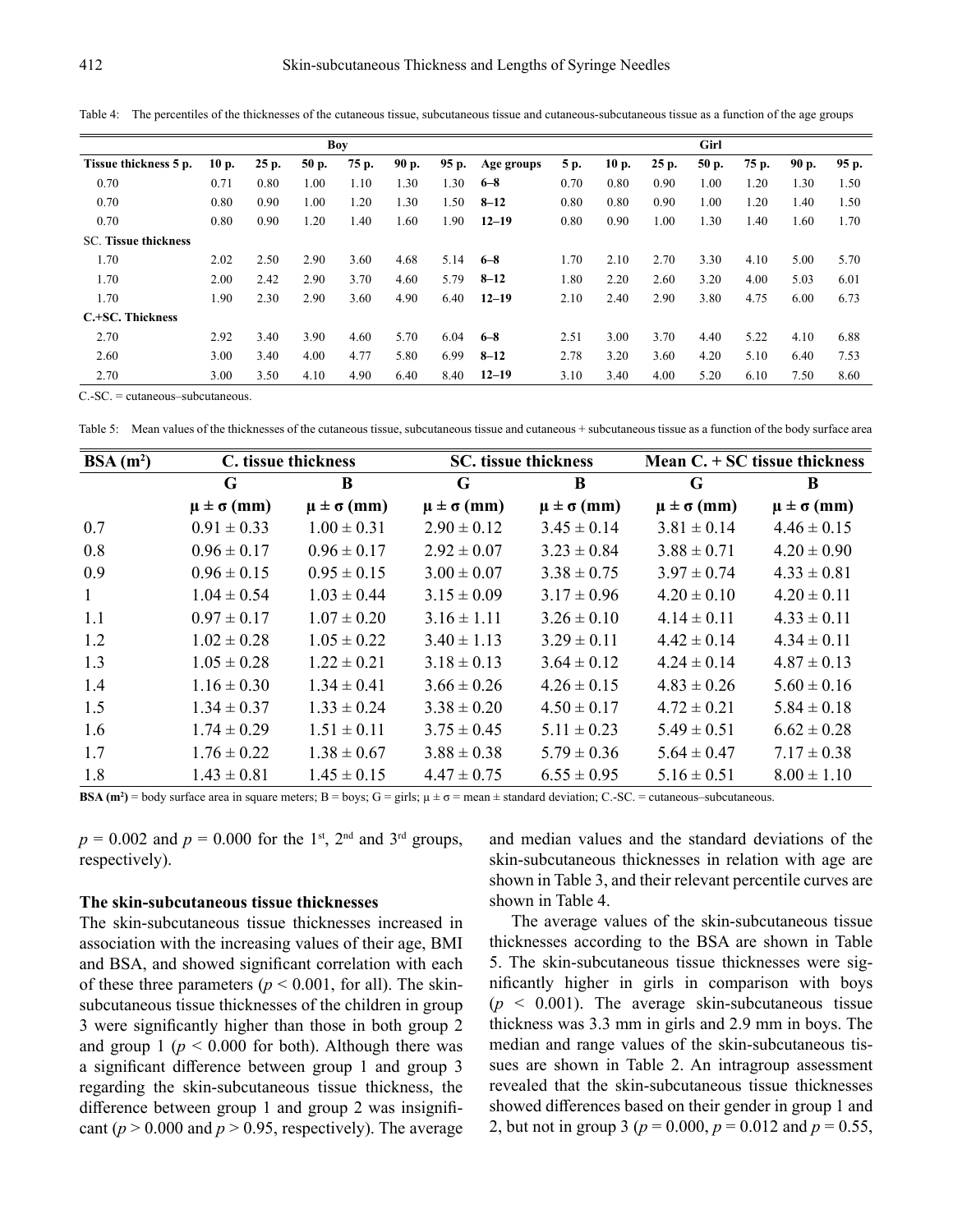respectively). The skin-subcutaneous tissue thickness was below 4 mm among 50% of the boys and 25% of the girls in group 1 (age group 6–8 years). The skin-subcutaneous tissue thickness was below 4 mm among 25% of both the boys and girls in groups 1 and 2 (age group 9–12 and 13–17 years).

The mean values of the thicknesses of the cutaneous tissue, the subcutaneous tissue and the cutaneous + subcutaneous tissue as a function of BSA are shown in Table 5.

### **DISCUSSION**

The thicknesses of the skin, the subcutaneous tissue and the skin-subcutaneous tissue increased in correlation with the subjects' age, BMI and BSA, and the skin and subcutaneous tissue thicknesses were higher in girls in comparison with boys. In a study (18), conducted on 101 children with type 1 diabetes, it was revealed that the skin thickness was correlated with their age but not associated with their gender. In a recent study on 384 infants and children with ages 4–66 months, it was found that the skin thickness measured on the deltoid area changes in association with their age, gender and BMI, although variations existed dependent on other body areas (19).

An intergroup evaluation in our study demonstrated that the difference of skin thickness was more prominent between group 2 (9–12 years) and group 3 (13–17 years) in comparison with the difference between group 1 (6–8 years) and group 2 (9–12 years). In regard to the thicknesses of the subcutaneous tissue and the skinsubcutaneous tissue, no significant change was seen between group 1 and group 2, yet a significant increase was observed between group 2 and group 3. These findings demonstrated that the subjects' stage of puberty might have modified the thicknesses of their skin and their skin-subcutaneous tissue.

The thicknesses of the skin and subcutaneous tissues correlated with gender for each three years of age groups, yet only the thicknesses of the skin-subcutaneous tissue did not correlate with gender in group 3 (age group 13–17 years,  $p = 0.55$ ). The two studies mentioned above (18, 19) were conducted on different ethnic groups. Thus, when our study and these two previous studies are compared, it leads to the conclusion that the factors influencing the thicknesses of the skin, subcutaneous tissue and skin-subcutaneous tissues exert variable patterns in relation to the subjects' ethnicity and age groups.

In our study, important correlations existed between the subjects' BMI, BSA and the thicknesses of their skin, subcutaneous tissue and the skin-subcutaneous tissue  $(p < 0.001)$ . To the best of our knowledge, no previous study existed, which evaluated the correlations between subjects' BMI, BSA and the thicknesses of the skin and skin-subcutaneous tissues determined *via* USG. In some of the previous studies, it was demonstrated that the risk of intramuscular injection was less during the employment of syringe needles with a length of 8 mm in comparison with needles with a length of 12.7 mm (9, 20). This risk was found also to be lower during the employment of needles with a length of 8 mm in comparison with the needles with a length of 6 mm (7). In a study, it was demonstrated that the usage of syringes with needle lengths of 4 mm reduced the risk of intramuscular insulin injections without causing a back-flow (21). A further study conducted on 168 adults with diabetes also supported the usage of syringes with a needle length of 4 mm (22). In a study conducted on 101 Italian children with type 1 diabetes, the intramuscular injection rates were calculated conjecturally based on the measurements of the skin-subcutaneous tissues with USG. In this study, it was reported that there was a possibility of intramuscular injection for 20.2%, 4.6% and 2.4% of the children for the age groups of 2–6, 7–13 and 14–17 years, respectively. In our study, the thickness of the skin-subcutaneous tissue was found below 4 mm in 50%, 25% and 25% of the boys at the ages of 6–8, 9–12 and 11–17 years, respectively. Among the girls, thicknesses below 4 mm were found with a percentage of 25% for all the age groups.

We also estimated the risks of intramuscular injections based on the knowledge that the shortest syringe needles commercially available today have a length of 4 mm. In this regard, even when using the needles with the shortest length for the subcutaneous injections, there is a possibility to make intramuscular injections for the 50%, 25% and 25% of the boys with age groups of 6–8, 9–12 and 13–17 years, respectively. For the girls, the risk of intramuscular injection was 25% for all the age groups. In our study group, the risk of intramuscular injection was found higher than in the previously published studies. This fact indicates that the skin-subcutaneous tissue thickness should be determined separately for the different samples.

When it is also regarded that the nutritional status of children exerts variations, our study also revealed the necessity to consider the normalized values according to the subjects' BMI and BSA besides their age and gender when establishing the percentiles for their skinsubcutaneous tissue thicknesses. Also, excess body fat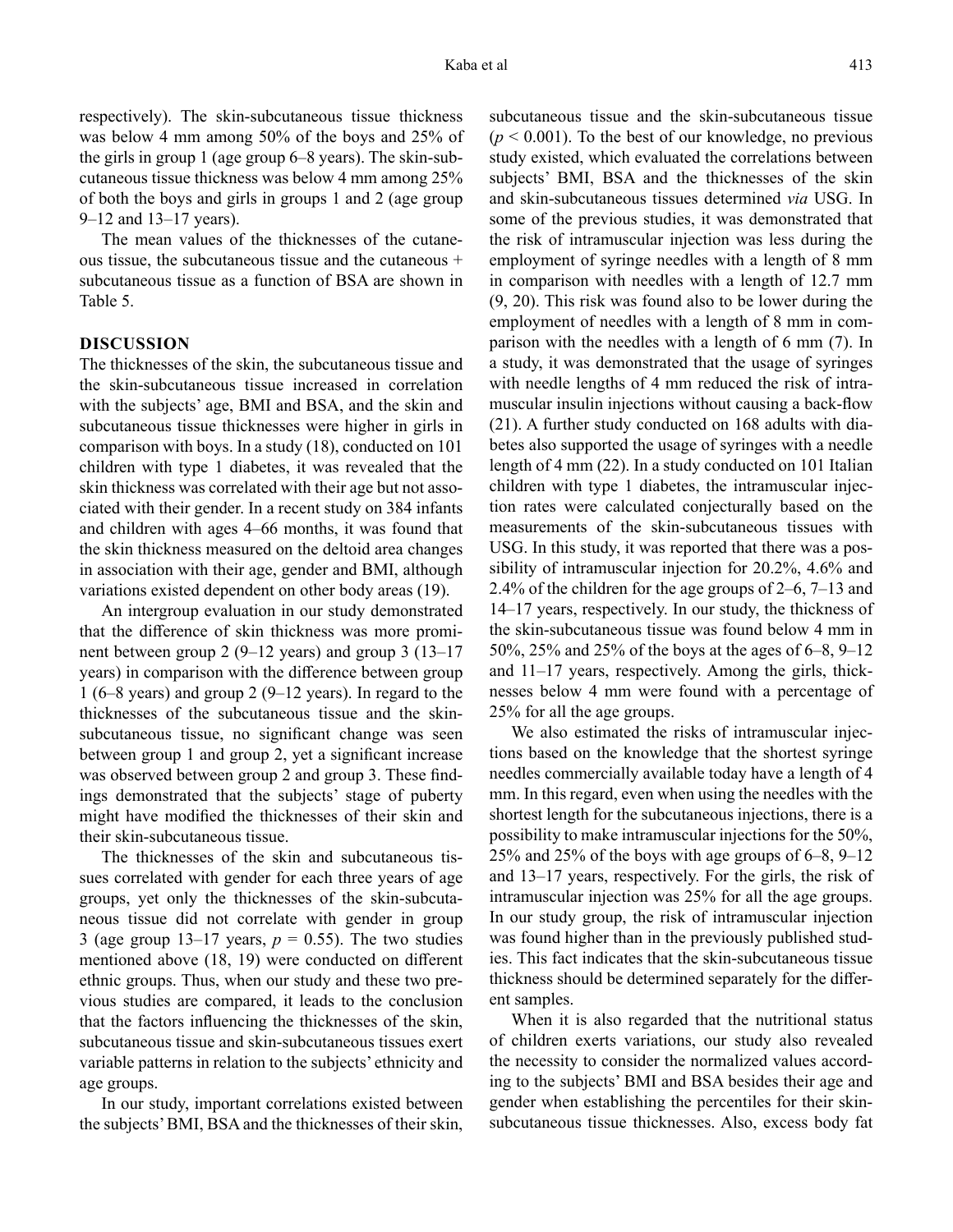was associated with the risk factors such as diabetes, hypertension, and elevated triglyceride and cholesterol levels in children and adolescents (23–26). The studies progressively increased, which determined the body fat percentage thresholds calculated by using the skin-fold thicknesses for employment in obesity diagnosis and also in studies to investigate the linkage between the body fat percentage and obesity complications (27). The determinations of the skin-subcutaneous tissue thicknesses may also help in obesity diagnosis and in the prediction of the treatment risk factors, besides guiding in selecting the proper needle lengths.

As currently seen, there is a global lack of studies, which provide normal ranges of these values based on the USG measurements.

### **CONCLUSION**

We believe that a substantial lack of necessary data are provided with our current study, since it constitutes the first study in Turkey conducted on childhood and with USG measurements, which revealed the percentile curves and median values of the thicknesses of the skin, subcutaneous tissue and skin-subcutaneous tissue in regard to the subjects' age and gender.

## **ACKNOWLEDGEMENTS**

We declare that we do not have any financial or other potential conflicts of interest; and we also declare that there is no conflict of interest that could be perceived as prejudicing the impartiality of the research reported. Additionally, we also declare that for our research, we did not receive any specific grant from any funding agency in the public, commercial or not-for-profit sector.

#### **REFERENCES**

- 1. Takano K, Shizume K, Hibi I. A comparison of subcutaneous and intramuscular administration of human growth hormone (hGH) and increased growth rate by daily injection of hGH in GH deficient children. Endocrinol Jpn 1988; **35:** 477–84.
- 2. Lasagni C, Seidenari S. Echographic assessment of age dependent variations of skin thickness: a study on 162 subjects. Skin Res Technol 1995; **1:** 81–5.
- 3. Seidenari S, Pagnoni A, Di Nardo A, Giannetti A.. Echographic evaluation withimage analysis of normal skin: variations according to age and sex. Skin Pharmacol 1994; **7:** 201–9.
- 4. Seidenari S, Giusti G, Bertoni L, Magnoni C, Pellacani G. Thickness and echogenicity of the skin in children as assessed by 20-MHz ultrasound. Dermatology 2000; **201:** 218–22.
- 5. Waller JM, Maibach HI. Age and skin structure and function, a quantitative approach (I): blood flow, pH, thickness, and ultrasound echogenicity. Skin Res Technol 2005; **11:** 221–35.
- 6. Polak M, Beregszaszi M, Belarb N, Benali K, Hassan M, Czernichow P et al. Subcutaneous or intramuscular injections of insülin in children. Are we injecting where we think we are? Diabetes Care 1996; **19:** 1434–6.
- 7. Birkebaek NH, Johansen A, Slovig J. Cutis/subcutis thickness at insulin injection sites and localization of simulated insulin boluses in children with type 1 diabetes mellitus: need for individualization of injection technique? Diabet Med 1998; **15:** 965–71.
- 8. Hofman PL, Lawton SA, Peart JM, Holt JA, Jefferies CA, Robinson E et al. An angled insertion technique using 6-mm needles markedly reduces the risk of intramuscular injections in children and adolescents. Diabet Med 2007; **24:** 1400–5.
- 9. Hofman PL, Derraik JG, Pinto TE, Tregurtha S, Faherty A, Peart JM et al. Defining the ideal injection techniques when using 5-mm needles in children and adults. Diabetes Care 2010; **33:** 1940–4.
- 10. Tubiana-Rufi N, Belarbi N, Du Pasquier-Fediaevsky L, Polak M, Kakou B, Leridon L et al. Reduction of the risk of intra-muscular insülin injection with the 8 mm length needles in thin diabetic children. Diabetologia 1998: **41 (Suppl. 1):** A 247.
- 14. Hirsch L, Gibney MA, Albanese J, Qu S, Kassler-Taub K, Klaff LJ et al. Comparative glycemic control, safety and patient ratings for a new 4 mm\32G insulin pen needle in adults with diabetes. Curr Med Res Opin 2010; **26:** 1531–41.
- 11. Frid A, Lind´en B. Where do lean diabetics inject their insulin? A study using computed tomography. Br Med J 1986; **292:** 1638.
- 12. Burbridge BE. Computed tomographic measurement of gluteal subcutaneous fat thickness in reference to failure of gluteal intramuscular injections. Can Assoc Radiol J 2007; **58:** 72–5.
- 13. Smith CP, Sargent MA, Wilson BP, Price DA.. Subcutaneous or intramuscular insulin injections. Arch Dis Child 1991; **66:** 879–82.
- 14 Gibney MA, Arce CH, Byron KJ, Hirsch LJ. Skin and subcutaneous adipose layer thickness in adults with diabetes at sites used for insulin injections: implications for needle length recommendations. Curr Med Res Opin 2010; **26:** 1519–30.
- 15. Cash CJC, Berman LH, Treece GM, Gee AH, Prager RW. Two- and three-dimensional ultrasound in the development of a needle-free injection system. Br J Radiol 2004; **77:** 236–42.
- 16. Jelliffe DB. Weight scales for developing regions. Lancet 1968; **2:** 359–60.
- 17. World Health Organization: Expert Committee on Physical Status: The use and interpretation of anthropometry physical status. Geneva, Switzerland: WHO; 1995.
- 18. Lo Presti D, Ingegnosi C, Strauss K. Skin and subcutaneous thickness at injectingsites in children with diabetes: ultrasound findings and recommendations for giving injection. Pediatr Diabetes 2012; **13:** 525–33.
- 19. Ploin D, Schwarzenbach F, Dubray C, Nicolas JF, Goujon C, Trong MD et al. Echographic measurement of skin thickness in sites suitable for intradermal vaccine injection in infants and children. Vaccine 2011; **29:** 8438–42.
- 20. Polak M, Beregszaszi M, Belarbi N, Benali K, Hassan M, Czernichow P et al. Subcutaneous or intramuscular injections of insulin in children. Are we injecting where we think we are? Diabetes Care 1996; **19:** 1434–6.
- 21. Birkebaek NH, Solvig J, Hansen B, Jorgensen C, Smedegaard J, Christiansen JS. A 4-mm needle reduces the risk of intramuscular injections without increasing backflow to skin surface in lean diabetic children and adults.. Diabetes Care 2008; **31:** e65.
- 22. Hirsch LJ, Gibney MA, Albanese J, Qu S, Kassler-Taub K, Klaff LJ et al. Comparative glycemic control, safety and patientratings for a new 4 mm × 32G insulin pen needlein adults with diabetes. Curr Med Res Opin 2010; **26:** 1531–41.
- 23. Cali AM, Caprio S. Obesity in children and adolescents. J Clin Endocrinol Metab 2008, **93:** S31–6.
- 24. Guimarães IC, Almeida AM, Santos AS, Barbosa DB, Guimarães AC. Blood pressure: effect of body mass index and of waist circumference on adolescents. Arq Bras Cardiol 2008; **90:** 393–9.
- 25. Ribeiro RQ, Lotufo PA, Lamounier JA, Oliveira RG, Soares JF, Botter DA. Additional cardiovascular risk factors associated with excess weight in children and adolescents: the Belo Horizonte heart study. Arq Bras Cardiol 2006; **86:** 408–18.
- 26. Terres NG, Pinheiro RT, Horta LL, Pinheiro KA, Horta LL. Prevalence and factors associated to overweight and obesity in adolescents. Rev Saude Publica 2006; **40:** 627–33.